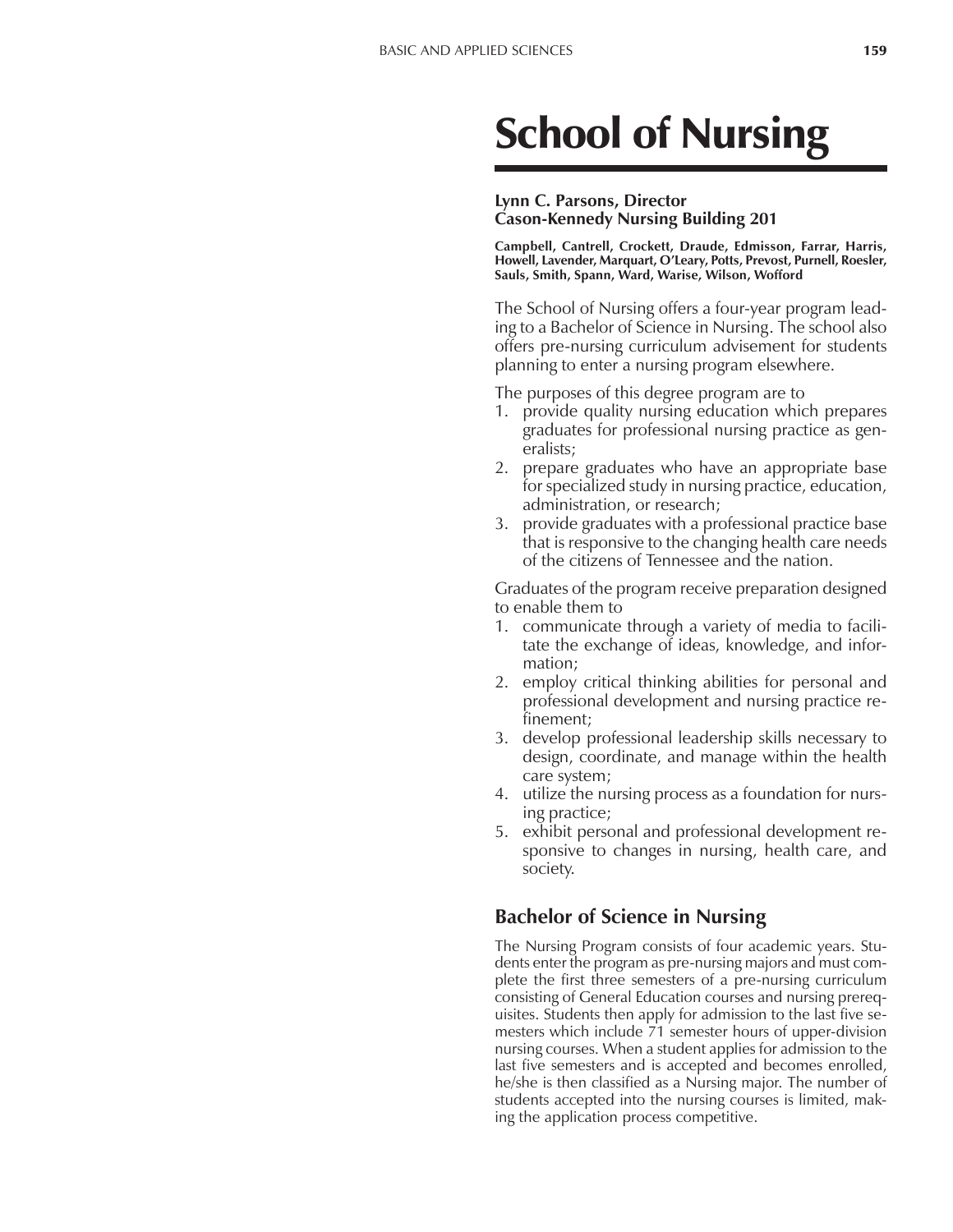Upon successful completion of the program, graduates are awarded the B.S.N. and become eligible to sit for the National Council Licensure Examination (NCLEX) for Registered Nurse (R.N.) licensure.

Pre-nursing students enrolled in the University and pursuing the first three semesters of the curriculum should maintain a minimum 2.75 cumulative grade point average and are required to earn no less than a C (2.00) in any prerequisite course. Nursing clinicals may be offered in evening, night, or weekend shifts.

## **Sample Program of Study**

The following program of study is recommended; however, students are expected to seek advising from the nursing faculty to ensure proper sequence for program completion. The faculty reserves the right to make changes in curricula requirements and/or course sequencing as appropriate.

**Curricular listings include General Education requirements in Communication, History, Humanities and/or Fine Arts, Mathematics, Natural Sciences, and Social/Behavioral Sciences categories as outlined on pages 64–67.** 

#### **Required Nursing Curriculum for the B.S.N. FRESHMAN**

| LINLJLIDUMIN<br>FALL<br>ENGL 1010 (Comm)<br>BIOL 2010 (Nat Sci)<br>MATH 1530 (Math)<br>COMM 2200 (Comm)<br>HIST 2010, 2020, or 2030                                  | 3<br>$\overline{4}$<br>3<br>3<br>3<br>16         | <b>SPRING</b><br><b>ENGL 1020 (Comm)</b><br><b>BIOL 2020</b><br>PSCI 1030 or CHEM 1010<br>or 1030 (Nat Sci)<br>PSY 1410 (Soc/Beh Sci)<br>HIST 2010, 2020, or 2030 | 3<br>$\overline{4}$<br>$\overline{4}$<br>3<br>3<br>17                   |
|----------------------------------------------------------------------------------------------------------------------------------------------------------------------|--------------------------------------------------|-------------------------------------------------------------------------------------------------------------------------------------------------------------------|-------------------------------------------------------------------------|
| <b>SOPHOMORE</b><br><b>FALL</b><br>ENGL 2020 or 2030 or<br><b>HUM 2610 (Hum/FA)</b><br><b>BIOL 2230</b><br>Humanities and/or Fine Arts<br>Social/Behavioral Sciences | 3<br>$\overline{4}$<br>3<br>3<br>13              | <b>SPRING</b><br><b>NURS 3000</b><br><b>NURS 3010</b><br>Humanities and/or Fine Arts<br><b>NURS 3030</b><br><b>NURS 3040</b><br><b>NURS 3370</b>                  | 1<br>3<br>3<br>$\overline{a}$<br>$\mathbf{1}$<br>3<br>13                |
| <b>JUNIOR</b><br><b>FALL</b><br><b>NURS 3170</b><br><b>NURS 3350</b><br><b>NURS 3360</b><br><b>NURS 3570</b>                                                         | 3<br>5<br>$\overline{4}$<br>3 <sup>1</sup><br>15 | <b>SPRING</b><br><b>NURS 3530</b><br><b>NURS 3540</b><br><b>NURS 3550</b><br><b>NURS 3560</b><br><b>NURS</b> elective                                             | 5<br>$\overline{4}$<br>$\begin{array}{c} 3 \\ 2 \\ 3 \end{array}$<br>17 |
| <b>SENIOR</b><br><b>FALL</b><br><b>NURS 4330</b><br><b>NURS 4340</b><br><b>NURS 4350</b><br><b>NURS 4360</b>                                                         | 5<br>$\overline{4}$<br>3<br>$\overline{2}$<br>14 | <b>SPRING</b><br><b>NURS 4530</b><br><b>NURS 4550</b><br><b>NURS 4560</b><br><b>NURS 4570</b><br><b>NURS 4580</b>                                                 | 3<br>3<br>3<br>3<br>$\overline{3}$<br>15                                |

### **Special Provisions for Licensed Two-Year and Hospital Diploma Graduates**

Students holding the R.N. license must meet freshman and sophomore requirements. Each registered nurse who has graduated from an NLN-accredited program with an associate degree in nursing or a hospital diploma in nursing will satisfy 38 credit hours of required courses including HLTH 1530. This credit, however, will be held in escrow until the student has matriculated and successfully completed NURS 3010, 3030, 3040, 3111, 3170, 3370, and 3570. Those holding degrees from non-NLN accredited or foreign nursing schools will have to complete proficiency exams in addition to the other junior-level nursing courses before credit is awarded for nursing courses.

#### **Students holding R.N. licensure must complete the following courses: JUNIOR LEVEL**

|                     | 15             |
|---------------------|----------------|
| <b>Flective</b>     | 3              |
| <b>NURS 4580</b>    | 3              |
| NURS 4570           | 3              |
| <b>NURS 4560</b>    | 3              |
| NURS 4530           | 3              |
| <b>SENIOR LEVEL</b> |                |
|                     | 18             |
| <b>NURS 3570</b>    | 3              |
| NURS 3370           | 3              |
| NURS 3170           | 3              |
| NURS 3111           | 3              |
| NURS 3040           | 1              |
| NURS 3030           | $\overline{2}$ |
| NURS 3010           | 3              |

*Challenge of 3000-level nursing courses is possible for associate degree and hospital diploma nursing graduates.*

# **Admission and Progression in the Pre-nursing Curriculum**

- 1. Any student formally admitted to the University may pursue the pre-nursing curriculum.
- 2. An information/application form, obtained from the School of Nursing, Cason-Kennedy Nursing Building 201, must be completed and on file in the School of Nursing.
- 3. Pre-nursing students are expected to seek advising from the nursing faculty each semester to ensure that they are following the proper sequence for completion of the prerequisite courses.

# **Admission and Progression in the Upper-division Nursing Curriculum**

- 1. An updated information/application form and a progression to the junior level form must be on file in the School of Nursing.
- 2. Transcript validation of all prerequisite courses must be on file in the MTSU Records Office.
- 3. A **cumulative undergraduate** college grade point average of 2.75 is required for beginning eligibility.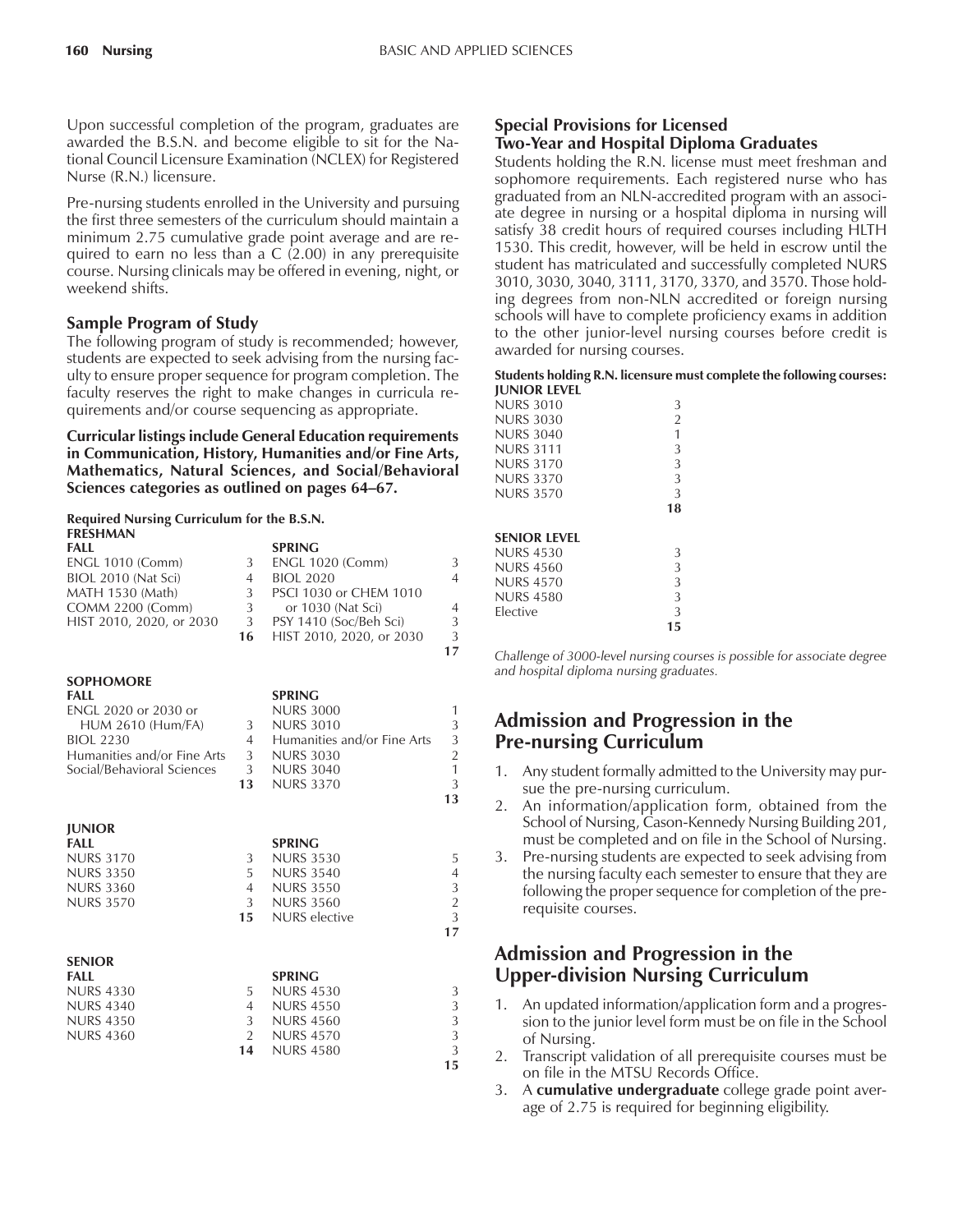- 4. Applicants must have no grade less than a C (2.00) in any prerequisite and General Education course **by the end of Summer Semester (for these entering in Fall Semester), or by the end of Fall Semester (for those entering in Spring Semester).**
- 5. Scores from a standardized examination along with the college grade point average will be used to rank candidates for progression to the upper division.
- 6. Students must attain a minimum grade of C (2.00) in all nursing courses.
- 7. Comprehensive assessment tools and/or standardized exams are administered throughout the curriculum. Expenses associated with these exams are the responsibility of the student, and evaluation methods are incorporated into the course grades.
- 8. Students will be asked to present evidence of physical and/or mental health prior to or at any time during their enrollment in the nursing courses. Students must be physically, emotionally, and cognitively able to meet the criteria required for clinical skills. Students must be able to perform clinical skills without physical or psychological threat to themselves or others. Students who have chronic health problems which are controlled and which do not put themselves or others in danger are eligible to be considered for admission.
- 9. Faculty reserves the right to determine each student's eligibility to participate in clinical rotations based upon satisfactory preparation, meeting School of Nursing and clinical agencyís policies, and performance at a safe level of practice. If any of these are not satisfactory, faculty may give a student an unsatisfactory grade and ask a student to leave the clinical agency for the day.
- 10. Students with infectious diseases will not be permitted to participate in clinical experiences. Causes for clinical absences must be cleared with the instructor and reported to the clinical agency before the clinical experience is to begin. Unexcused absences will be counted as unsatisfactory clinical performance.

11. Students will be dismissed from the Nursing major if they

- a. commit a breach of ethics or gross professional negligence, or
- b. use mind-altering drugs or alcohol when engaged in any nursing activity in or outside of class, or
- c. fail to progress due to unsuccessful attainment of requirements. Students who fail to progress will be readmitted on a space-available basis. **Only one readmission for failure to progress will be allowed.** Students admitted from other nursing programs in which a grade of D (less than 2.00) was made in nursing will not be readmitted.
- 12. If a student fails a nursing course at MTSU, he/she **must** repeat that course at MTSU.
- 13. **Further specific details regarding admission and progression are available in the School of Nursing.**

## **Accreditation**

The Bachelor of Science in Nursing program holds full approval by the Tennessee Board of Nursing and is accredited by the National League for Nursing, Accrediting Commission, and Commission on Collegiate Nursing Education.

## **Costs**

Nursing students pay the same fees as do all other undergraduate students at the University. These fees are described in detail elsewhere in this catalog. Additional expenses incurred by nursing students include (costs subject to change)

- 1. the cost of white uniforms, name pin, shoes, hosiery, watch with second hand, and stethoscope (varies with individual choice)
- 2. skill lab supply costs (vary with each course)
- 3. liability insurance (\$15)
- 4. assessment tools and standardized exams (approximately \$55 per semester.)

## **Pre-nursing Curriculum for Other Nursing Schools**

Students planning to enter other schools of nursing must carefully select their courses according to the pre-nursing curriculum prescribed by the school to which they will apply. Nursing advisors will assist students with their course selections.

# **Courses in Nursing [NURS]**

- **3000 Professionalism in Nursing.** One credit. Prerequisite: Must be accepted into upper-division nursing. Exposes the novice nursing student to the profession of nursing. Concept of professionalism explored and related to nursing. Includes a brief historical review of nursing and nursing theories. Professional values, practice standards, and communications with health care professional introduced. Legal implications for nursing explored.
- **3010 Pathophysiology.** Three credits. (Same as BIOL 3340.) Prerequisites: BIOL 2010, 2020, and 2230. Basic mechanisms of disease processes and their role in disrupting normal physiology. Three hours lecture.
- **3030 Health Assessment.** Two credits. Prerequisites: BIOL 2010 and 2020; accepted into upper-division nursing. Corequisite: NURS 3040. Principles and techniques required for the assessment and analysis of data (diagnosis). Normal assessment findings and selected abnormal findings studied. Cultural variations and assessment variations across the lifespan explored.
- **3040 Health Assessment Laboratory.** One credit. Prerequisites: BIOL 2010 and 2020; accepted into upper-division nursing. Corequisite: NURS 3030. Opportunity to practice the basic principles and techniques required for the assessment and analysis of data (diagnosis). Normal assessment findings in the adult as well as selected abnormal findings studied. Cultural variations and assessment variations across the lifespan explored. Two-hour laboratory.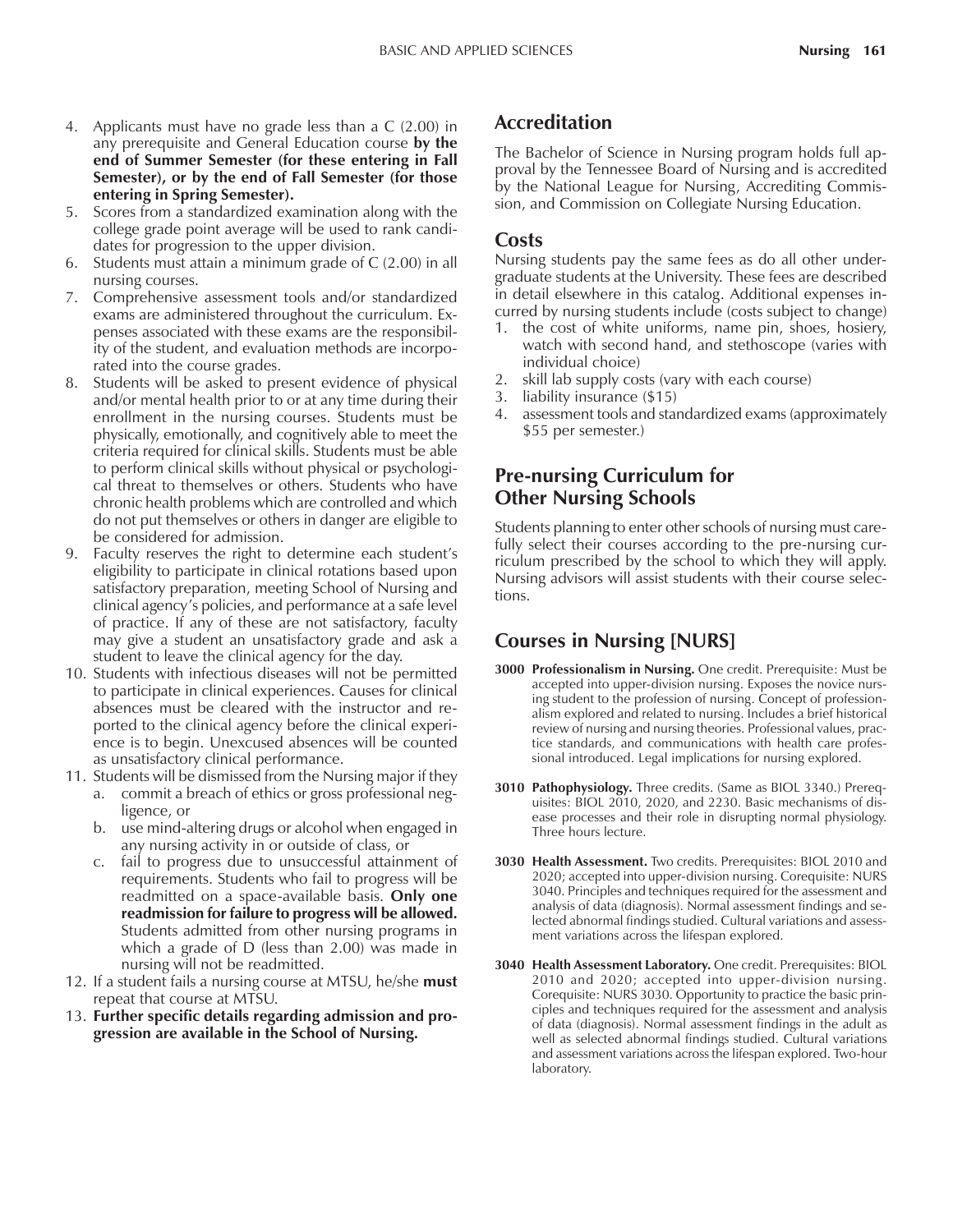- **3111 Professional Role Development.** Three credits. Socializes the returning R.N. into the role of a baccalaureate nurse. Professionalism in nursing, role transition, history of nursing education, and issues pertinent to returning adult learners.
- **3170 Pharmacological Requisites for Nurse Agency.** Three credits. Prerequisites: General Education Natural Science; BIOL 2230, 2010, 2020; NURS 3000, 3010, 3030, 3040, 3370. Knowledge and responsibility necessary for the assessment and monitoring of clients receiving pharmacotherapeutics. Three hours lecture.
- **3270 Educative/Supportive Health Care.** Four credits. Prerequisite: NURS 3170. Corequisite: NURS 3280. Incorporates concepts from nursing and public health to emphasize the role of nurse agency in primary care settings with an orientation toward individuals, families, groups, and communities. Four hours lecture.
- **3280 Educative Clinical.** Three credits. Prerequisite: NURS 3170. Corequisite: NURS 3270. Nurse agency support of individuals, families, groups, and communities in a variety of settings. Sixteen hours clinical per week for duration of course.
- **3350 Introduction to Nursing Practice.** Five credits. Prerequisites: NURS 3000, 3010, 3030, 3040, and 3370. Corequisites: NURS 3170 and 3360. Introduces nursing care concepts necessary to support basic care of clients across the lifespan; foundation for subsequent nursing courses. Five hours lecture.



- 3360 Introduction to Nursing Practice-Clinical. Four credits. Prerequisites: NURS 3000, 3010, 3030, 3040, and 3370. Corequisites: NURS 3170 and 3350. Nursing practice applied in laboratory and clinical settings. Eight hours laboratory per week for duration of course.
- **3370 Health and Gerontology.** Three credits. Focuses on the normal aging process and related health care issues from an interdisciplinary perspective. Incorporates concepts of health promotion, prevention, and adaptation for those who are aging and their families. Three hours lecture.
- 3530 Caring for Adult Clients I. Five credits. Prerequisites: NURS 3170, 3350, 3360, and 3570. Corequisite: NURS 3540. Professional nursing care in a variety of settings for the adult client with simple and chronic health problems. Five hours lecture.
- **3540 Caring for Adult Clients I-Clinical.** Four credits. Prerequisites: NURS 3170, 3350, 3360, 3570. Corequisite: NURS 3530. Applying the nursing process in a clinical setting with the adult client experiencing acute and chronic health deviations. Twenty hours clinical/lab per week for duration of course.
- **3550 Caring for the Childbearing Family.** Three credits. Prerequisites: NURS 3170, 3350, 3360, and 3570. Corequisite: NURS 3560. Incorporates the nursing process and critical thinking skills into the professional nursing care of the childbearing female and the family. Focuses on health promotion, prevention, and adaptation for the childbearing client. Three hours lecture.
- **3560 Caring for the Childbearing Family–Clinical.** Two credits. Prerequisites: NURS 3170, 3350, 3360, and 3570. Corequisite: NURS 3550. Nursing process for applying the clinical application and principles of nursing and family theory to childbearing families. Focuses on health promotion, prevention, and adaptation for childbearing families. Sixteen hours clinical/lab per week for duration of course.
- **3570 Health Care Research.** Three credits. Prerequisites: NURS 3000, 3010, 3030, 3040, and 3370; MATH 1530; or permission of the director of the School of Nursing. Utilizes systematic inquiry and analysis by reinforcing the problem-solving method. Utilization of research in the improvement of health care practice to affect positive client outcomes examined. Attention given to a thorough search and critique of current research literature related to a problem area selected by the student. Three hours lecture.
- **4005 Independent Health Care Study.** One to three credits. Prerequisites: Admission to the upper division of the nursing program and permission of instructor. Allows the student to pursue individual interests in nursing by contracting with an instructor and documenting the plan of learning as well as its fulfillment. One to three lectures or two to six laboratory hours.
- **4035 Special Topics in Nursing.** Three credits. Explores selected nursing topics in depth. Specified topic offered each semester according to student interest and faculty availability. Can be taken for a maximum of nine hours.
- **4055 Informatics for the Health Care Professional.** Three credits. Theoretical foundations of informatics for health care professionals. Examines information technology and tools on the Internet. Emphasis on impact of automated data management through information systems in health care.
- **4130 Health Deviation Requisite Care.** Six credits. Prerequisites: NURS 3270 and 3280. Corequisite: NURS 4140. The nursing